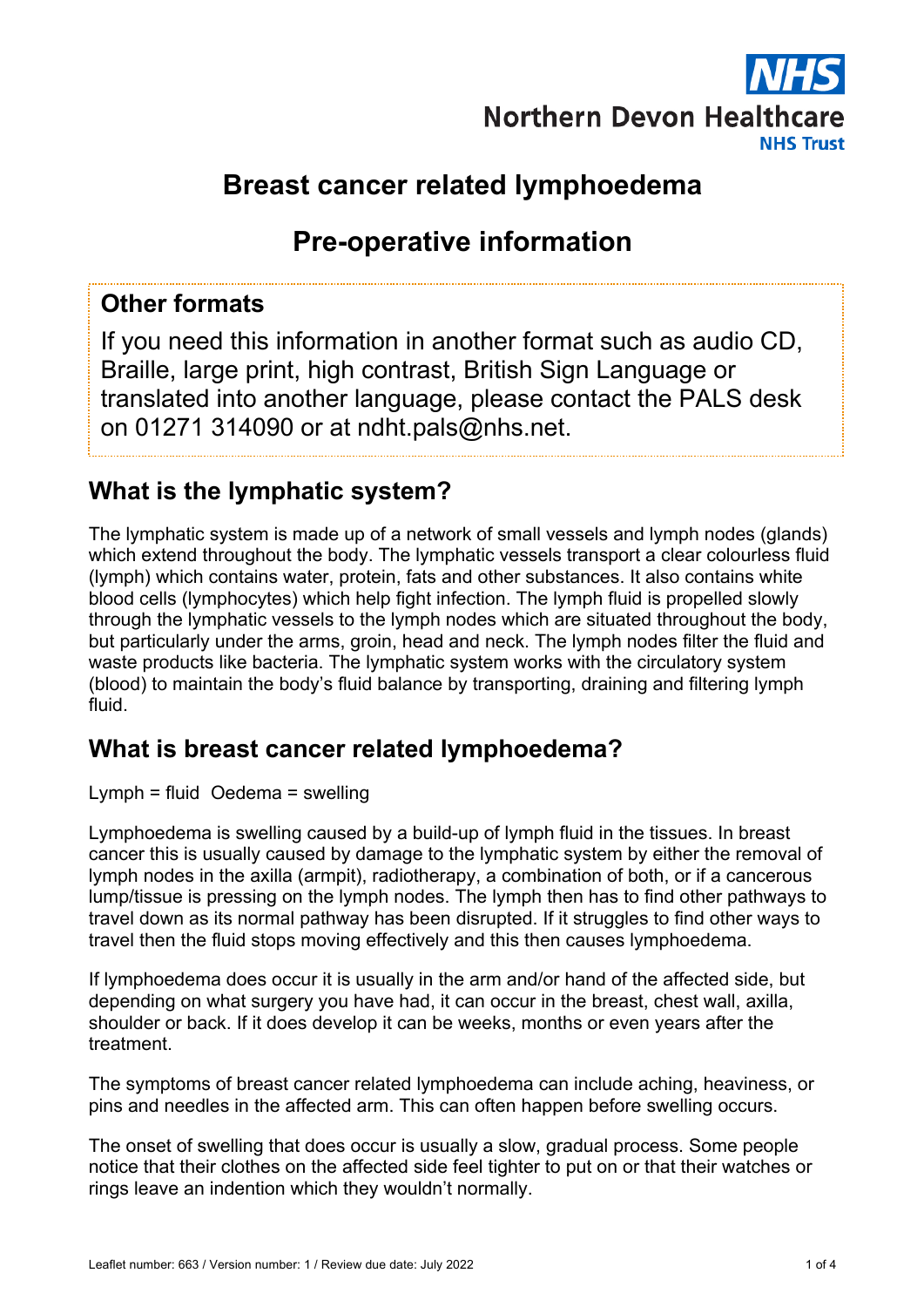Although (breast cancer related) lymphoedema is a condition that is regarded as long term, which means it will never completely go away, it is a condition that can be managed and contained.

## **Am I at risk of developing it?**

Following breast surgery slight swelling usually occurs at the operation site but this normally subsides within a few weeks. Some women can also develop a 'pocket' of fluid in the chest wall called a seroma. This is not lymphoedema and is usually treated by the breast care nurses.

Some women are more at risk of developing breast cancer related lymphoedema. The risks can increase if you have had treatments as mentioned above or if you injure or develop an infection in the affected arm. The more lymph nodes you have had removed from the axilla increases your risk of developing lymphoedema. Many women are now having sentinel lymph node biopsy (a surgical procedure to determine if breast cancer has spread to the lymph nodes) which is less traumatic to the lymphatic system so the incidence of lymphoedema should be less.

## **What can I do to reduce the risk of developing lymphoedema?**

Although it is not known who will develop lymphoedema, there are some simple tips and advice to help protect you and reduce the risk of developing it in the future.

- Exercise gently post operatively with the arm exercises given to you by the breast care nurses until you regain full mobility in your arm. This helps recovery after surgery to prevent stiffness of the joints and muscles and also helps with the movement of lymph fluid. Build up exercise slowly; swimming or walking is good to start with. Try and avoid anything too strenuous to prevent muscle fatigue and if you notice any swelling or discomfort then stop and ask for advice.
- When possible try and avoid having your blood pressure or bloods taken in the 'affected' arm, along with any injections or acupuncture. You may have to advise some health care professionals to avoid using your arm if they are not aware that you have had lymph nodes removed.
- Try to avoid any unnecessary strain to the affected arm. Activities like carrying heavy shopping baskets, digging the garden or anything too strenuous may need to be reduced. This doesn't mean you need to stop doing certain things but just to be mindful of activities you are doing. You may need to change how you do things slightly.
- Take care of your skin. It is a fantastic organ but needs some looking after. Ensure you wash and dry thoroughly. Monitor for any signs of a fungal infection, particularly under the breast, mastectomy site and in the arm pit. Then use a moisturiser to keep the skin hydrated and supple (any moisturiser will do). Try and avoid biting your nails as this is an infection risk. Use nail clippers and a nail file or emery board and avoid damage to the cuticles.
- If you get any cuts or grazes treat them, however small, to prevent the risk of infection. Simply wash and dry the area and use an antiseptic if needed. It is a good idea to wear gloves for gardening, DIY and washing up to protect the skin.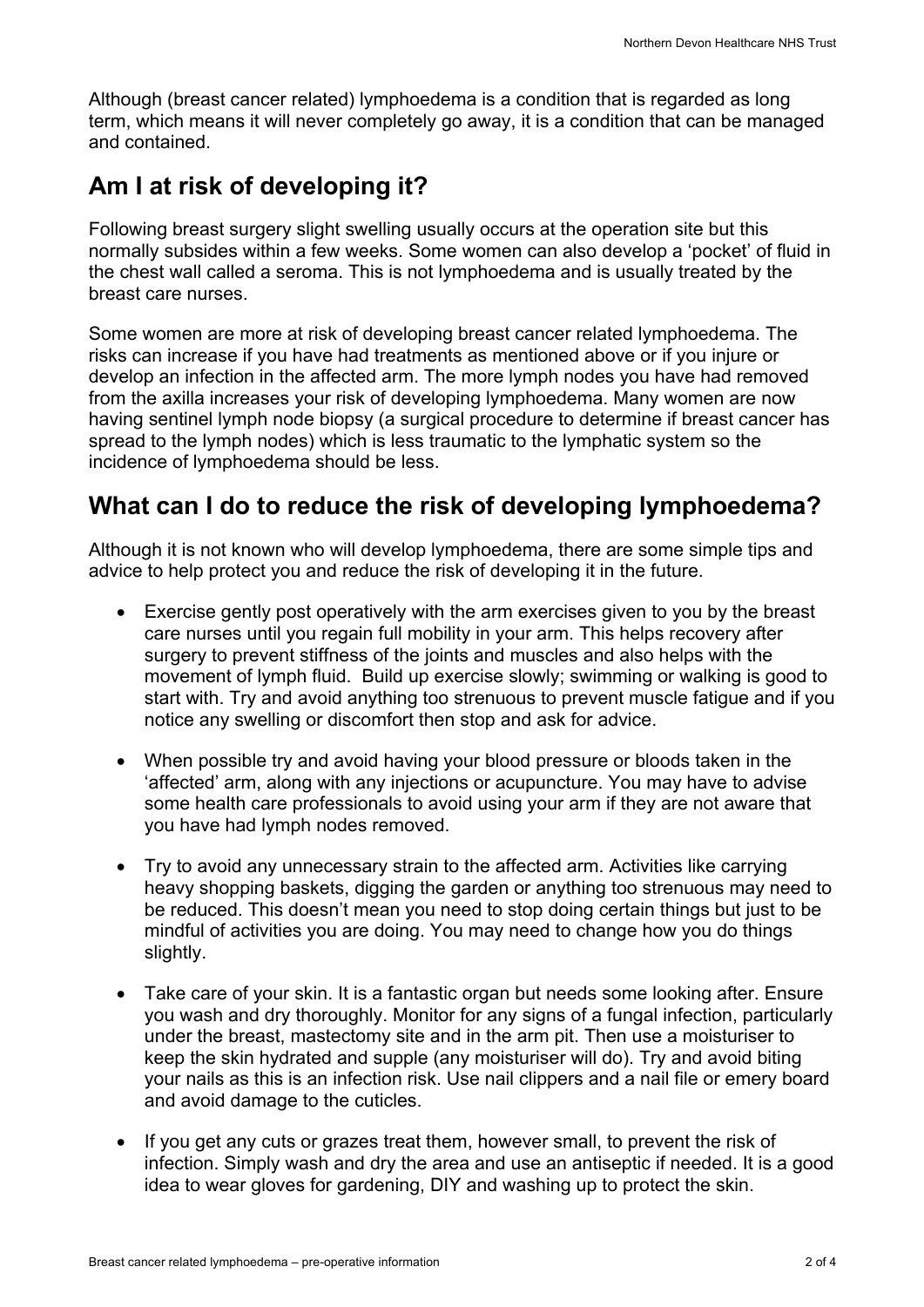- Wear a good fitting supportive bra with wide straps and ensure it isn't too constrictive.
- To remove underarm hair it is best to use an electric razor. With a 'wet razor' or waxing you are at risk of causing damage to the skin so it is not recommended. Hair removal creams can be used but always patch test first.
- Avoid getting sunburnt so protect yourself from the sun. Even on a cloudy day your skin can get burnt so wear a high factor suncream of above SPF 15.
- Try to avoid insect bites by wearing long sleeves and/or an effective insect repellent when appropriate.

## **What do I need to do if I notice any symptoms?**

If you notice any swelling or any of the symptoms mentioned, then contact us for advice. We are available Monday to Friday, between 8.30am and 4.30pm; please see below for our contact number. Even if you have been discharged from the team you will have an open referral, which means you can speak to one of us and be seen if necessary, without a re-referral from your GP or consultant.

If you feel you have an infection in your arm, breast, chest wall or axilla then you should contact your doctor as you may need antibiotics. If it is out of hours, telephone 111 or if you are feeling unwell attend the emergency department at your local hospital.

## **Further information**

For further informationn, please contact the Lymphoedema Service on 01271 341551.

### **Useful links**

| <b>Breast Cancer Care</b>                         | - www.breastcancercare.org<br>$-08088006000$  |
|---------------------------------------------------|-----------------------------------------------|
| Cancer Research UK                                | - www.cancerresearchuk.org<br>- 0300 123 1022 |
| The British Lymphology Society                    | - www.thebls.com<br>- 01452 790178            |
| Lymphoedema Support Network - www.lymphoedema.org | $-02073510990$                                |
| Macmillan cancer Support                          | - www.macmillan.org.uk<br>$-08088080000$      |
| <b>NHS Choices</b>                                | - www.nhs.uk/Conditions/Lymphoedema           |

## **References**

Lymphoedema Framework (2006) Best Practice for the management of lymphoedema. International consensus. London: Medical Partnership (MEP) Ltd.